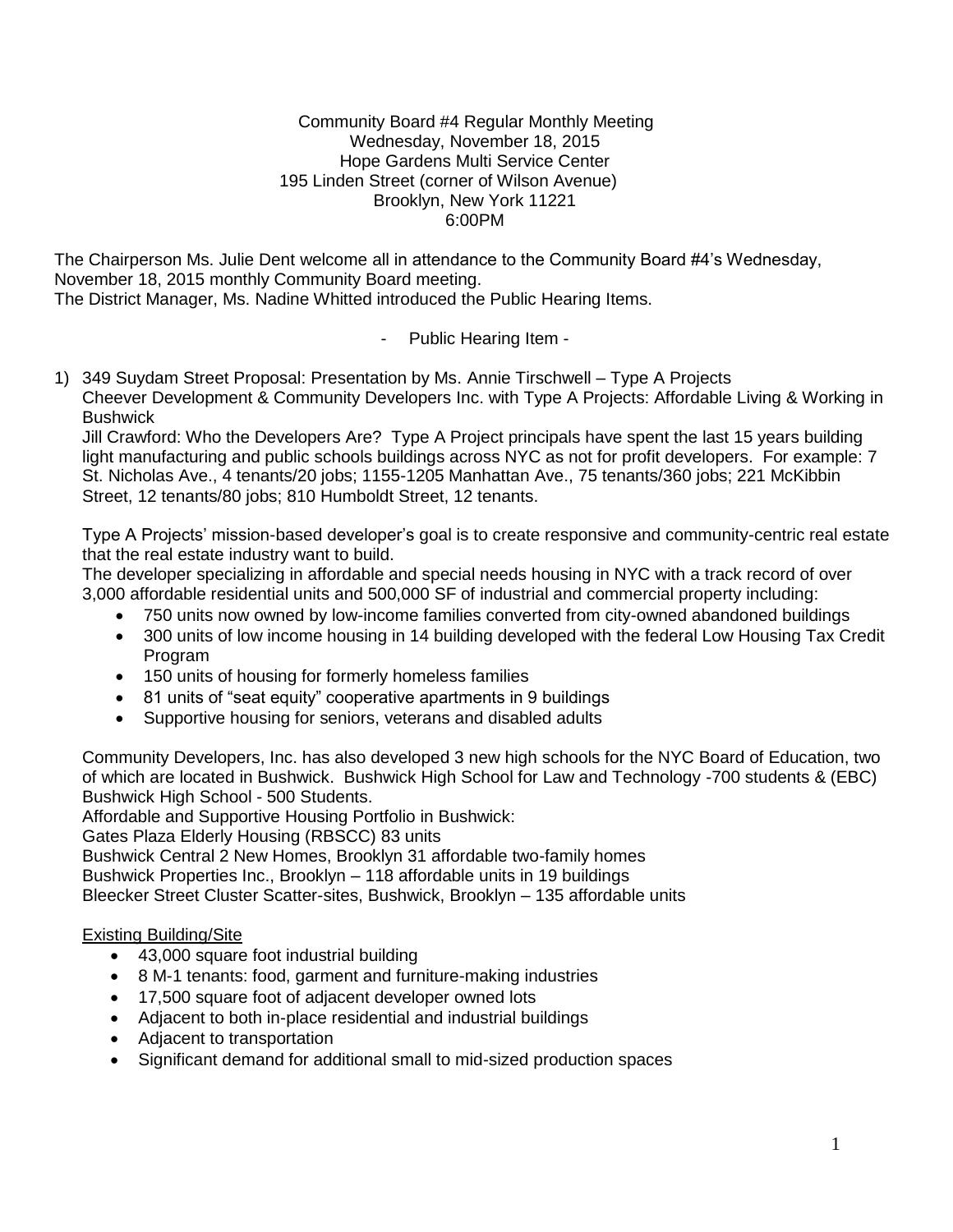# 349 Suydam: Preserve and Building Additional Working Space

- Preserve exiting 43,000 SF building & approx. 100 local jobs
- Build between 12,000 and 17,000 SF of additional light manufacturing space & create opportunity for approx. 25-35 more local jobs.
- Upgrade building façade

 Preferred Housing Program: 100 % Affordable Mixed Income NYC Housing Development Corporation

Middle Income M-Squared Program

- 20% of units less than 50% of AMI
- 30% of units between 80-100% of AMI
- 50% of units between 130-165% of AMI

1250-1280 Willoughby Avenue: New Mixed – Income Rental Apartments 37% of AMI Studio: \$519

One bedroom: \$558 Two bedrooms: \$676 Three bedrooms: \$775

47% of AMI Studio: \$670 One bedroom: \$720 Two bedrooms: \$870 Three bedrooms: \$1,000

100% of AMI Studio: \$1,255 One bedroom: \$1,579 Two bedrooms: \$1,900 Three bedrooms: \$2,190

District Manager, Ms. Whitted: This is a proposal so there is no need to vote on this project. The need to vote will be forthcoming. Councilman Antonio Reynoso asked that the board listen to the presentation.

Questions where entertained: Hot water, heat and gas is included in the rent.

40% of the units are reserved for CB4. Sometimes that changes because of the need of police officers, teachers, etc.

25% - 30% of the units will be set aside for Bushwick residences making 60% to 80% or less AMI.

It is the developers purpose to hire Bushwick residents both during the construction and on a permanent basis. Many of their subcontractors that they have now are from Bushwick and some of their employees are Bushwick residents.

The Chairperson, Ms. J. Dent concluded the Public Hearing and introduced the Community Board meeting. She asked the District Manager, Ms. N. Whitted to conduct the first roll call. **First Roll Call, 7:28PM:** 29 Members Present this constitute a quorum.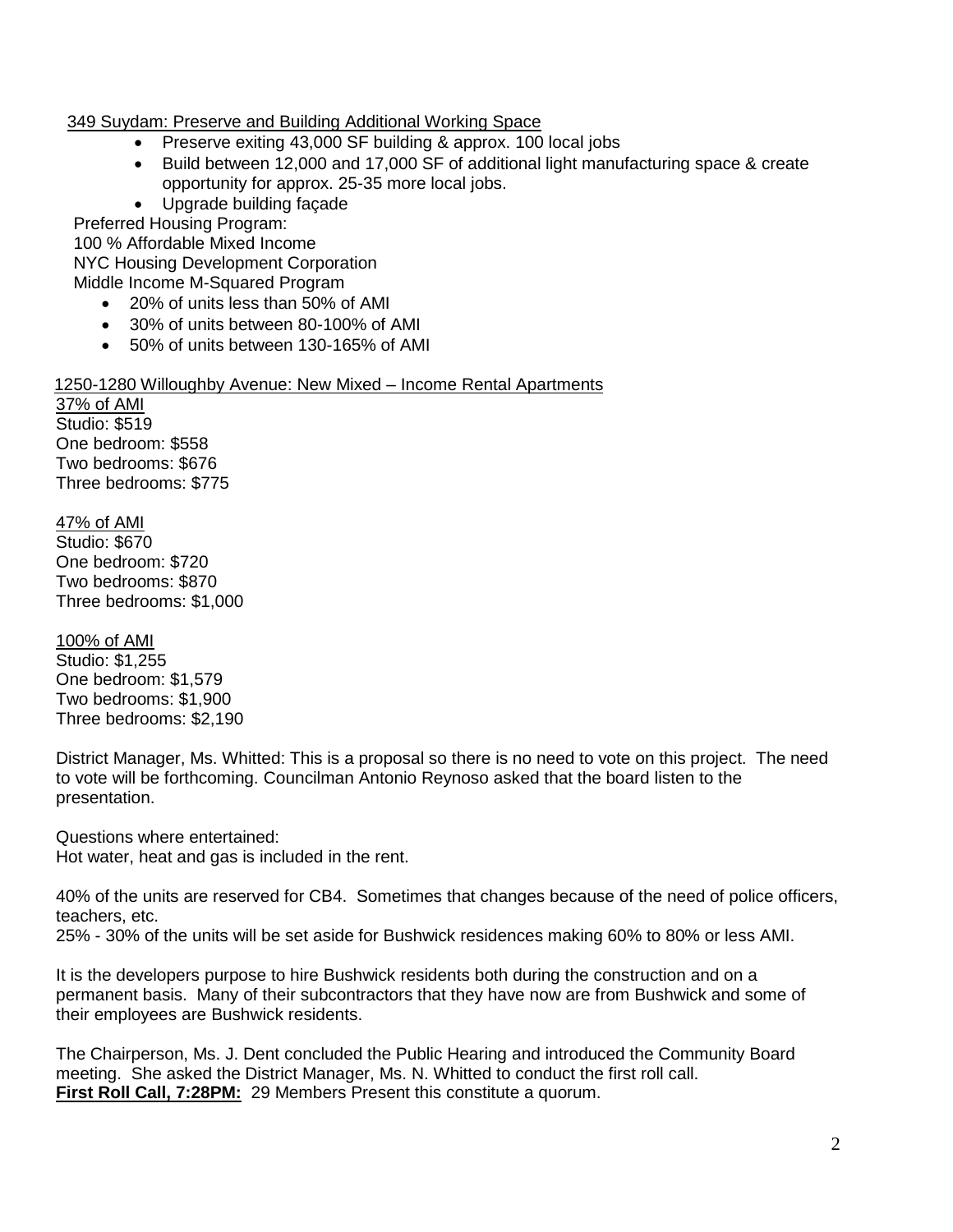Ms. Dent asked for the acceptance of the agenda with any necessary corrections. Ms. Annette Spellen motioned to accept the agenda as written. It was second by Ms. Gladys Puglla. All members present were in favor.

Ms. Dent asked for the acceptance of the October 2015 with any necessary corrections. Ms. Martha Brown motioned to accept the October 2015 minutes with any necessary corrections. It was second by Mr. Freddy Fowler. All members present were in favor.

#### **Chairperson's Report, Ms. Julie Dent, 7:35PM:**

The Chairperson, Ms. Julie Dent thanked all in attendance for coming to the Community Board #4's November 18, 2015 Public monthly meeting.

Ms. Julie Dent asked for the acceptance of the agenda with any necessary corrections. Ms. Annette Spellen moved to accept the agenda as written. It was second by Ms. Gladys Puglla. All members present were in favor.

Ms. Julie Dent asked for the acceptance of the last month's minutes with any necessary corrections. The October 2015 minutes was moved to be accepted by Ms. Martha Brown and was second by Mr. Freddy Fowler. All members present were in favor.

She asked for a moment of silence for the victims of the mass carnage that took place this past weekend in Paris France. (November 13, 2015)

The community lost one of their elected officials (District Leader, past Assemblyman) Vito J. Lopez. Vito as he was known to all who knew him changed the look of our community by his work to rebuild the community, for example, Buena Vida Nursing Home, All City Leadership School (ACLA) Affordable Housing and Low Income Apartments for residents and Senior Citizens…. to name a few of the major developments that we could attribute to Vito's tireless work and love for the Bushwick Community.

She asked for a moment of silence in honor of the life of Vito J. Lopez.

Ms. Dent asked that the Elected Officials and /or their representatives introduce themselves and state their respective address and telephone numbers.

- 1) Jacklyn Reyes Representing Assemblyman Eric Martin Dilan, 366 Cornelia Street, Brooklyn, NY 11237, 718-386-4576
- 2) Yanuski Rodriquez Representing the Brooklyn District Attorney Ken Thompson, 718-250-2565
- 3) Tahirah Moore Representing Mayor Bill de Blasio, Brooklyn Borough Director CAU, 253 Broadway, NY 212-788-1697 office #, 646-830-8035 Cell
- 4) Miguel Suarez Representing Senator Martin Malave Dilan, 573 Metropolitan Avenue, Brooklyn, NY 11211, 718-573-1726
- 5) Yamilky Crisostomo Representing the Borough President Eric Adams, 209 Joralemon Street, Brooklyn, NY 11201, 718-802-3809
- 6) Rachel Fuentes Representing Assemblywoman Maritza Davila, 249 Wilson Avenue, 718-443-1205

City, State or Federal Agency representatives introduced themselves and stated their respective address and telephone numbers.

- 1) Deputy Inspector Max Tolentino, 83<sup>rd</sup> Pct. 480 Knickerbocker Avenue
- 2) Det. Damarys Franco, 83rd Pct., 480 Knickerbocker Avenue, 718-574-1697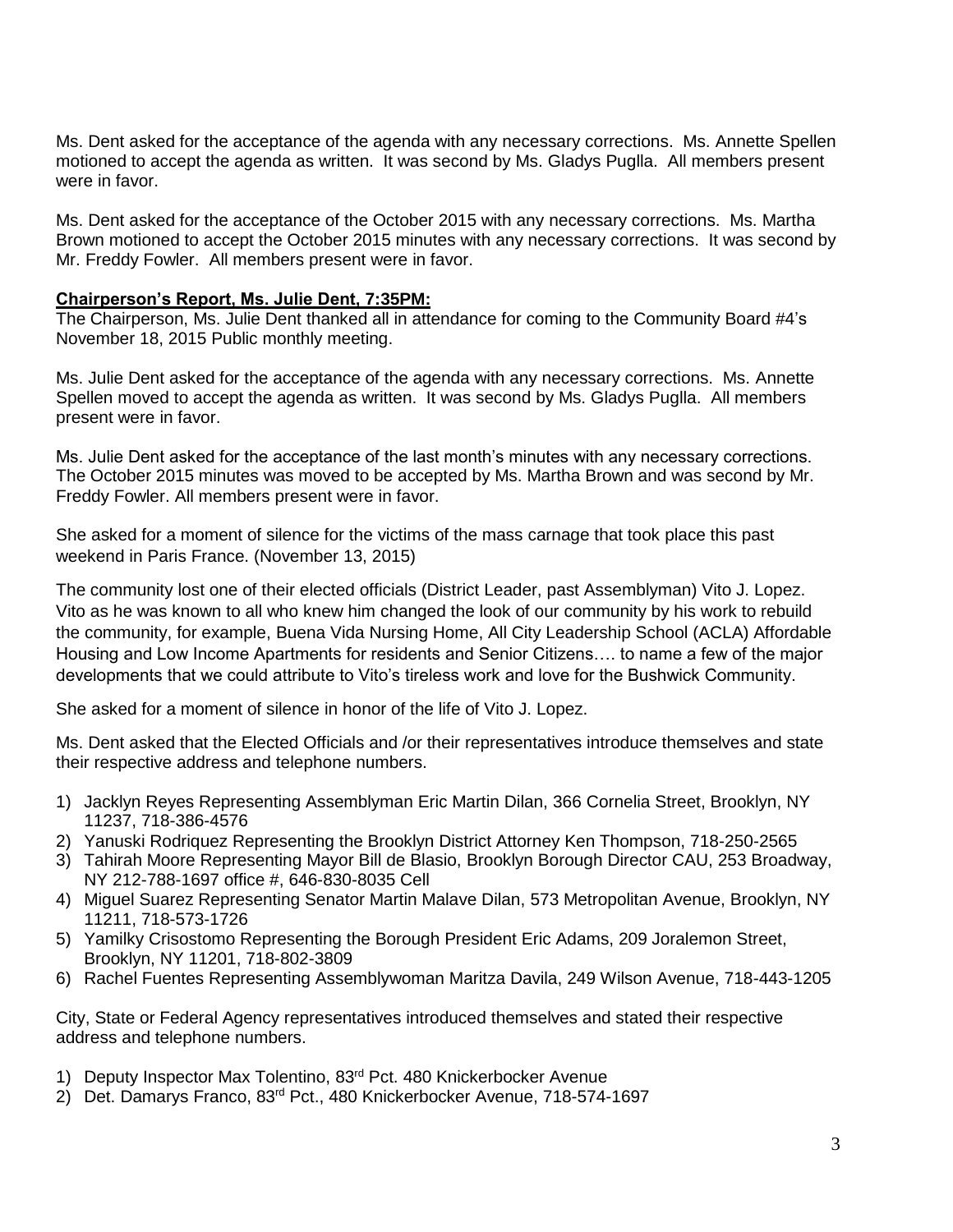3) Chief Maddry, Commanding Officer Patrol Bureau Brooklyn North

During this portion of the report Ms. Dent introduced Assistant Chief Maddry – Commanding Officer Patrol Bureau Brooklyn North.

Chief Maddry was present in order to let the community board know as well as the community that he is here to work and support the community board in any way. He acknowledged the concern regarding the accidents that have occurred on Broadway and he stated that he will work along with the 4 Precincts that cover the Broadway strip in order to get the problem resolved.

The Chairperson invited Deputy Inspector Max Tolentino the Commanding Officer of the 83<sup>rd</sup> Precinct to give a synopsis as to the trends and statics from the local 83<sup>rd</sup> Precinct. This is a brief overview. Anyone interested in a more detailed report or have specific questions for the Deputy Inspector, were encouraged to attend the monthly 83<sup>rd</sup> Precinct Community Council Meetings held on the third Tuesday, monthly at the precinct located at 480 Knickerbocker Avenue at 6:30pm. During that meeting one will have an opportunity to speak directly to the commander as well as the various specialty officers who are present to hear directly from you but more importantly- answer and resolve any problems/issues.

Deputy Inspector Max Tolentino, 83<sup>rd</sup> Pct. 480 Knickerbocker Avenue, Brooklyn, New York. The Deputy Inspector gave and update on the occurrences in the community. Deputy Inspector Max Tolentino, 83rd Pct.,

Murder up 1 from last year, 6 in 2014, 7 in 2015 – 16.7% Rape up 8 from last year, 21 in 2014, 29 in 2015 – 38.1% Robbery down from last year, 299 in 2014, 282 in 2015 – 5.7% decrease Fel. Assault down 10.8% from last year, 277 in 2014, 247 in 2015 Burglary down 1.4% from last year, 423 in 2014, 417 in 2015 Gr. Larceny down 14.3% from last year, 426 in 2014, 365 in 2015 Grand total crimes down 7.7% from last year, 1570 in 2014, 1449 in 2015

The Chair Ms. Dent continued with her report:

# WOLFF – ALPORT CHEMICAL COMPANY SUPERFUND SITE

The EPA conducted Radon testing at PS/I.S. 384 and the Audrey Johnson Learning Center as to follow up to the comprehensive study of the nature and extent of contamination, known as a remedial investigation at the Wolff – Alport Chemical Company Superfund located at 1125-1139 Irving Avenue and 1514 Cooper Avenue in Ridgewood Queens.

Radon testing was conducted at the school and the learning center over the Columbus Day Holiday weekend. The purpose of the testing was to confirm the results of sampling conducted between 2010 and 2012 which showed radon concentrations in the building to be within the typical background range for Brooklyn and Queens.

The results revealed concentrations that were all more than five times lower than the EPA action level for radon**.** Based on such no further testing of the learning center is anticipated.

On the evening of October 9<sup>th,</sup> the EPA deposited small metal containing charcoal, in various locations throughout the first floor of the school building. Radon, that might be present, is measured by being absorbed into the charcoal. The EPA collected the canisters on the evening of October  $12<sup>th</sup>$ . The results of the testing revealed concentrations at least ten times lower than the EPA action level for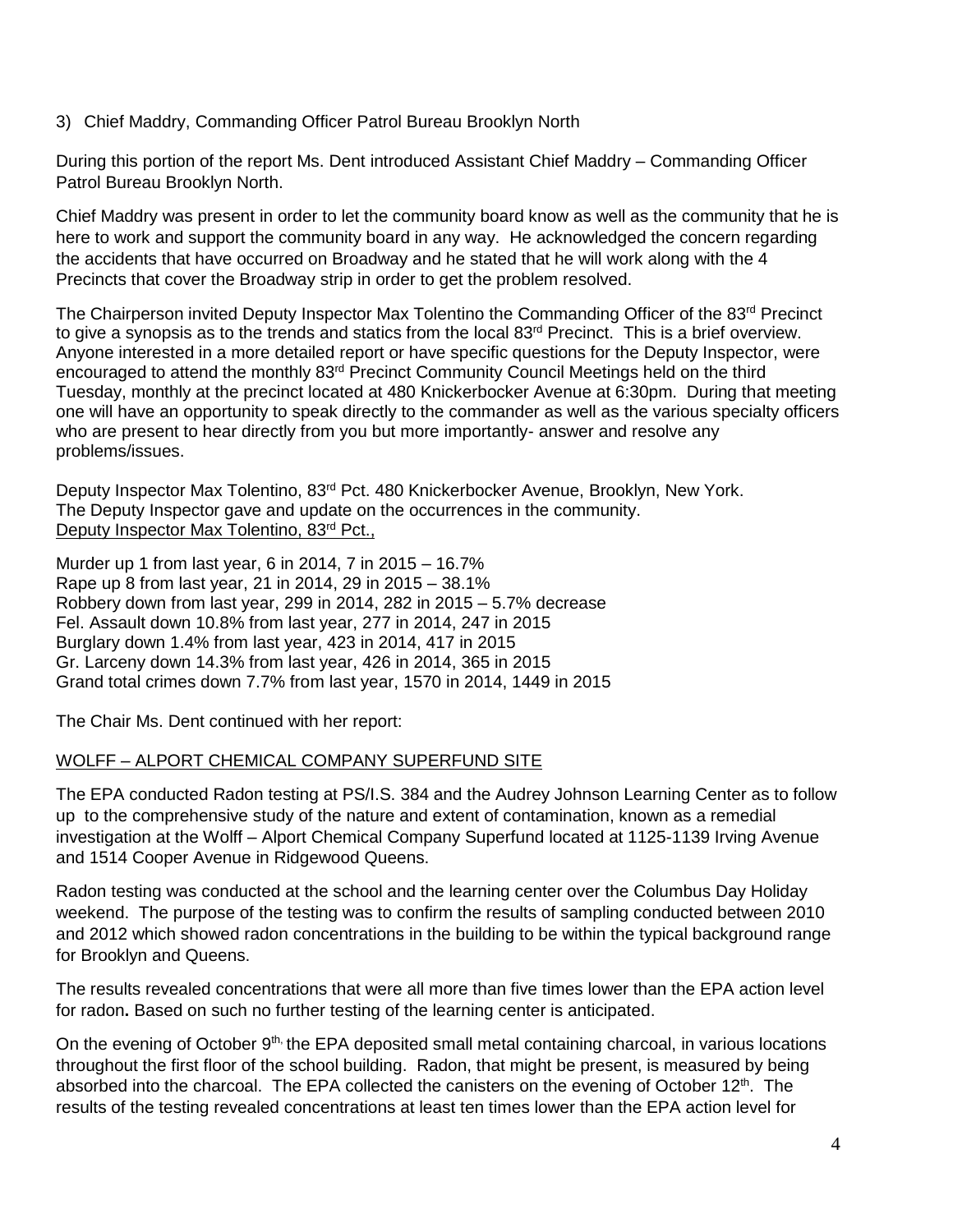radon. The test was conducted over the weekend while children and staff members were not in the school building to eliminate the possibility of tampering with the canisters. Additionally, soil samples was collected on the school property outside of the building on Saturday, October 31<sup>st</sup> to further confirm there are no other site-related contaminants above the typical background range. There are no health risks associated with any of the EPA testing.

The DOE will keep the city's public school community apprised as to its progress and any further developments of interest. For additional information, visit the EPA's website at: [www.epa.gov/region02/waste/wolff/index.html](http://www.epa.gov/region02/waste/wolff/index.html) 

# NYC DEPARTMENT OF EDUCATION COMMUNITY SCHOOL DISTRICT #32

Enclosed in the Chairperson's report was the updated listing of the District's public schools, secondary schools and high schools. The listing has contact names, telephone numbers and email addresses of Principals and Parent Coordinators. The list also included local Charter Schools.

# BROOKLYN BOROUGH PRESIDENT ERIC ADAMS GREEN STEM EDUCATION CAPITAL BUDGET

On Friday, November 6, 2015 Borough President Eric Adams along with Deputy Borough President Diana Reyna hosted a press conference on GREEN STEAM *(Science, Technology, Engineering, Art and Mathematics*) EDUCATION CAPITAL BUDGET ANNOUNCEMENT at the Bushwick Campus - 400 Irving Avenue. Three district's schools: ACADEMY FOR ENVIRONMENTAL LEADERSHIP, I.S. 383 AND P.S. /I.S. 377 were among the Brooklyn's schools that received Fiscal Year 2015 capital funding for STEAM. Other schools also received funding but not from this district.

The New York Sun Works is a 501 (3) non-profit organization that builds innovative science labs in urban schools. The Greenhouse project science laboratory is a classroom built around a 21st century sustainable urban farm that focuses students on issues of global concern-climate change, efficient use of water and energy, building greener cities and growing a secure and healthy good supply. At the local level, The Greenhouse Project empowers children to make educated choice about their impact on the environment. The chairperson and others were able to tour the garden at the Bushwick campus which is jointly operated with Eco-Station.

# FUNCTION AT THE JUNCTION

The event took place on Friday, November 6, 2015 under the supervision of Capt. Francis Giodano at the Broadway Junction Station of the A, C, J/Z, L Train station. NYPD – Transit provided guest speakers, entertainment, food and literature to the passengers. This is, one of the busiest stations in Northern Brooklyn services many neighborhoods schools, thus the literature that was distributed focus on programs for children and young adults.

# HECKSCHER PARK GROUND BREAKING

This park also known as" Linden Park" by many in the community is situated here adjacent to the Hope Gardens Senior center. Our local NYC Council Member Rafael Espinal and the Brooklyn Borough President Eric Adams funded this project which will rehabilitate the field and courts. Construction started in October 2015 and should be completed by October 2016. It is anticipated that this project will be completed much earlier. This initiative was supported by CB#4, EBC and many, many local residents.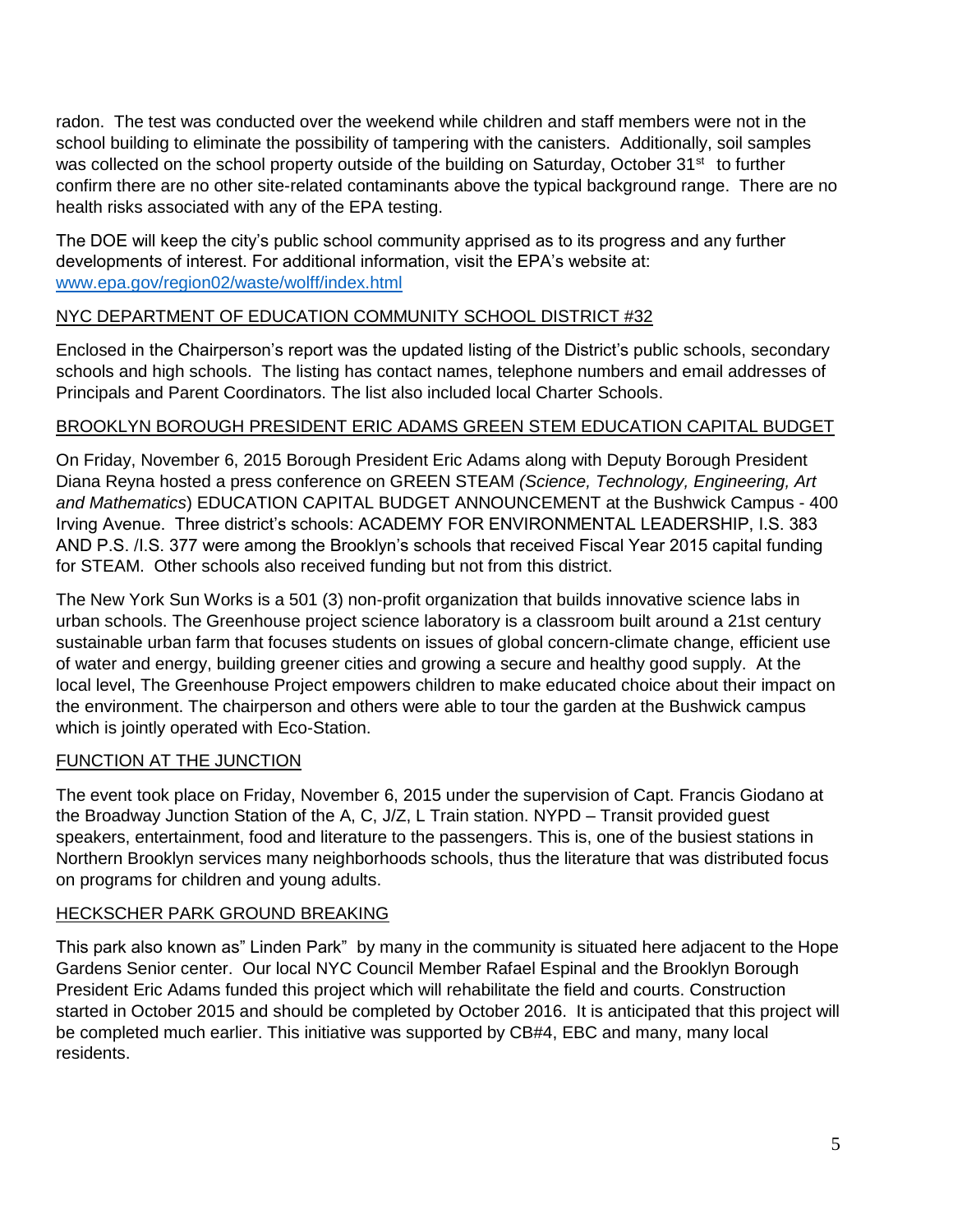### COMMUNITY BOARD BUSINESS

During recent meetings of Community Board #4 it's been extremely challenging achieving a quorum of members present which has prevented the board from voting on important issues and concerns. Thus, several members have received certified / return receipt letters notifying them of their attendance status stating that they would need to be present at the November 18<sup>th</sup> meeting or the board would request their removal from the board based on the boards By-Laws. (The District Manager, Nadine Whitted also made telephone calls to the members in question). The following members should then be removed in accordance with the board's By-Laws: Kenneth Belkin, Takiayh Ali (resigned), Miriam Cruz (resigned), Victor Villamar and Hafeeza Anchrum.

A motion was requested to remove the above board members as community board #4 members by Ms. Martha Brown and second by Ms. Mary McClellan. All members present were in favor. Motioned moved.

Annually Community Board #4 host a Holiday Gathering to show our appreciation to our members, elected officials, community residents and agencies. In order to make it a success Ms. Dent asked for a committee of volunteers to assist with menu planning, servers and perhaps some entertainment. Ms. Dent asked for at least five members to volunteer for this Holiday gathering which will take place on December 16, 2016 meeting at our regular meeting.

The volunteers are: Raul Rubio, Annette Spellen, Betsy Yepez, Zulma Novoa, Roberta Sutton & Vernedeaner Shell

Dept. of Health and Duane Reade will be sponsoring a FREE FLU SHOT Clinic at the Life Audrey Johnson Learning Center located at 272 Moffat Street on December 8, 2015. For further details persons were asked to see Ms. Dent at the end of the meeting.

### **The District Manager, 8:21PM**

Meetings that the District Manager attended:

November 2, 2015

Met with Dr. Torian Easterling- Assistant Commissioner-NYC Department of Health and Mental Hygiene who will attend the December 16, 2015 meeting and bring "Community Health Profile" for each member. Unlike in the past, the profile will be based on the Bushwick Community instead of by zip code. As you are familiar Bushwick has four (4) zip codes which are shared by other community districts-thus data has been combined with other communities.

November 2, 2015 NYC- CECM –SAPO (CITY-WIDE EVENTS COORDINATION AND MANAGEMENT – STREET ACTIVITY PERMITS OFFICE) 90 Days: Block Party 60 Days: Clean Up 90 Days: Farmer's Market – An open-air market held on a sidewalk for the sale to the general public of products grown, etc. An applicant for a farmer's market shall be a not-for-profit corp. with federal tax exempt status. 60 Days: Mobile Unit – A mobile unit is the staging of a vehicle for religious purpose while serving a benefit to the community 60 Days: Religious Event – An act of public worship on streets or sidewalks while serving a benefit to the community. 30 Days: Special Events – A special event shall mean street activities that promote, advertise or

introduce a product, corporation, company or other commercial entity or the goods or services of a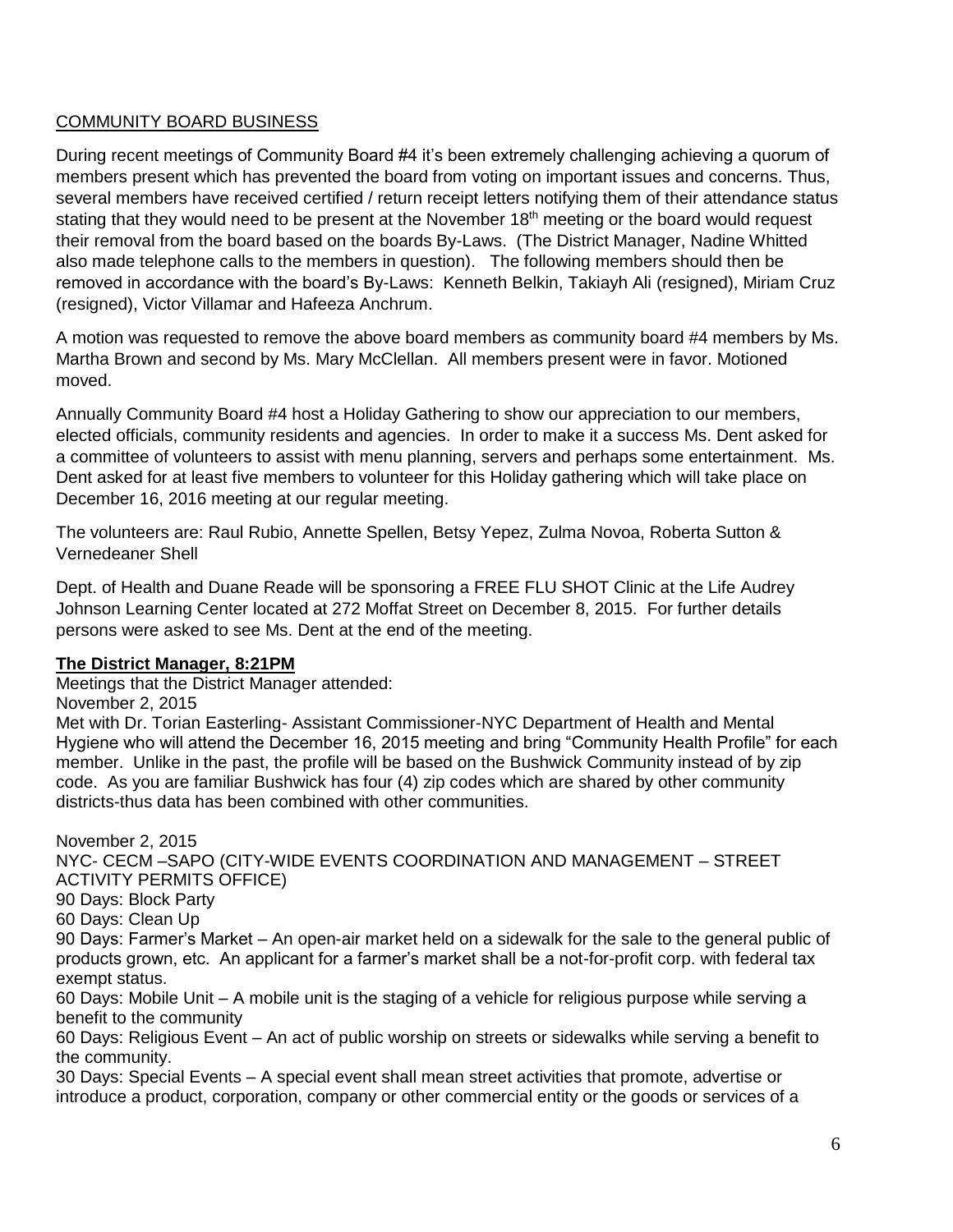corporation, company, or other commercial entity to either the general public or to a portion of the general public.

December 31<sup>st</sup>: Single Block Festival - A single lock Festival is a street activity requiring a single block street closure and contains vendors. The Sponsor shall be a community-based, not-for-profit organization, association, or the like, which has an indigenous relationship to the specific street, community or both.

December 31<sup>st</sup>: Street Festival/Fair – A community sponsored event requiring a street closure of one block or more in which the general public can purchase goods or services provided by vendors and vendors may pay a fee to participate.

Special Event Pricing Fees: \$290.00 – Extra Small \$290.00 – Production Event \$3,100 – Small 25,000 – Large Event \$11,000 – Medium Event \$66,000 - Extra Large Event No Fee for Bid Events For more information please contact the SAPO at 212-788-7567. To apply for an event go online at [www.nyc.gov/cecm](http://www.nyc.gov/cecm)

PLEASE NOTE that before you apply online for a block party or religious event or perhaps another event you should contact the community board. There are blocks that will not be allowed to host an event. If you apply for an event and your block is listed on the 83<sup>rd</sup> Pct. Denied list you will not be able to get a refund on your application/permit fee.

### November 6, 2015

Attended the Borough Presidents Press Release at the Bushwick Campus along with the Chairperson. Also the Function and the Junction sponsored by NYPD Transit District #33.

November 12, 2015 Heckscher Park Ground Breaking Ceremony Other Issues: Broadway Safety Issues-

CB#4's Transportation Committee, NYC Council Members Reynoso and Espinal Offices are collaborating on an effort to address safety concerns along Broadway. The three recent tragedies along this major commercial strip this past summer illustrates the need to bring the appropriate agencies together along with our neighboring Community Boards, residents and business as a visioning group to discuss future needs along this strip. (See attached) GREEN INFRASTRUCTURE GRANT WORKSHOP

On Wednesday, December 2, 2015 The DEP will offer grant funds for rain gardens, green roofs, permeable pavements and other types of green storm water infrastructure on private properties. Participants in the workshop will get an in-depth understanding of the eligibility requirements and application process. Civic Hall  $1565<sup>th</sup>$  Avenue  $2<sup>nd</sup>$  Floor-from 3-5pm. Contact GI Grant Program at [www.nyc.gov/greeninfrastructure](http://www.nyc.gov/greeninfrastructure)

### NYC 2015-2016 HEAP SEASON

Beginning Monday, November 16, 2015 to March 15, 2016. Regular benefits are based on income, household size, primary heating source and whether a vulnerable household member is included. Emergency HEAP opens January 4, 2016 and is scheduled to close March 15, 2016. Emergency benefits provide additional assistance to:

Households whose utility service is scheduled for shut off or has been shut off or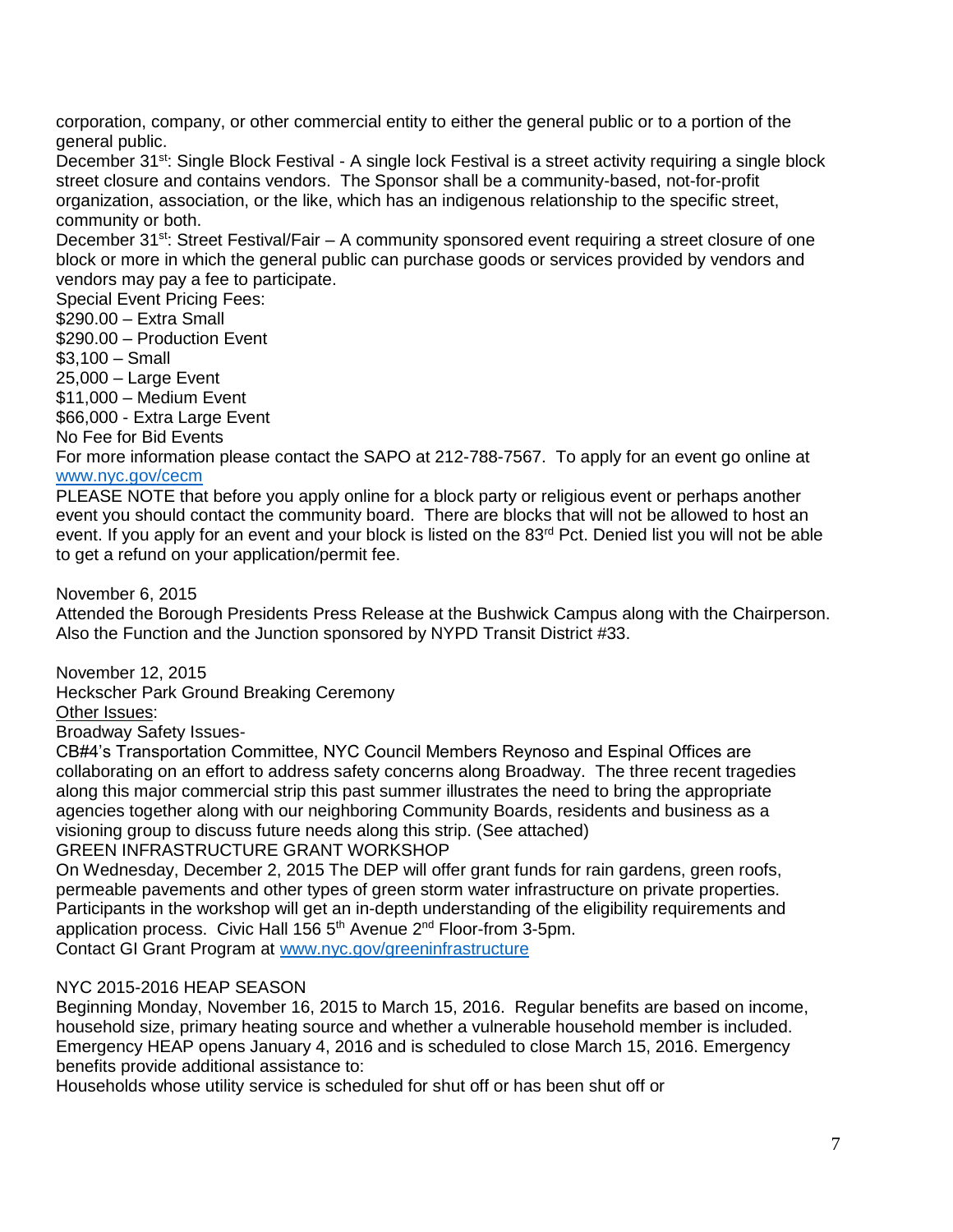Households that have less than one-quarter tank of oil, kerosene, or propane or less than a 10 day supply of other deliverable fuel. Other pertinent information is enclosed and will be disseminated in the next newsletter.

NYC -COUNCIL MEMBER RAFAEL ESPINAL extends an invitation for Flu Shot Day on Thursday, 11/19/15 from 11am to 3pm - 786 Knickerbocker Avenue

Ridgewood Bushwick Senior Center at 319 Stanhope Street will ha a Live-On NY Specialist for a Benefits Check Up on Tuesday, December 8, 2015. From 10am to 3pm.

### **Committee Meetings:**

PUBLIC SAFETY COMMITTEE REPORT- Meeting held October 15, 2015

1) 856 Knickerbocker Avenue - LOPEZ BAR RESTAURANT CORP. NEW LWB PREVIOUSLY many 311 calls for loud noise. The DI met with operators of the restaurant in June 2015, soundproofing installed. No complaints since. Operation hours seven days a week - Monday through Thursday: 7am to 11pm. Friday & Saturday: 7am to 3am. Sunday 7am to 1am. No liquor sales beyond 12midnight Committee Recommendation: APPROVE

#### **Recommendations: from November 18, 2015.**

349 Suydam Street - The board will be asked to vote on this item at a later date

### **Old Business: 8:35PM – Due to no quorum – October 19, 2015**

a) **ULURP Application #C150168PQK**-In the matter of an application submitted by the Administration for Children Services, Department for the Aging and the Department of Citywide Administrative Services, pursuant to Section 197-c of the New York City Charter, for the acquisition of property located at1175 Gates Avenue (Block 3331, Lot 25) for the continued use as a child care center and senior center.

Raul Rubio motioned to approve the continued use of 1175 Gates Avenue, Sharline Moore second. All members present were in favor with 1 abstention (Ms. Dent)

 b) **N 160051 ZRY- Mandatory Inclusionary Housing Text Amendment:** Would require that a share of new housing be permanently affordable; however this program would only become applicable through subsequent city zoning actions.

Community Board voted: 17 yes in favor with provisions and 11 no. Provisions: AMI is lowered and there is strict enforcement by HPD

 c) **N 160049 ZRY- Zoning for Quality & Affordability Text Amendment:** Targeted changes to zoning regulations would address the needs of affordable housing, aid efficient use of housing subsidies and encourage higher quality residential buildings in the city's medium and high density neighborhoods.

 A 5 ft. height increase – only allowed if the developer offered to increase the ground floor height to at least 13 ft. This would allow commercial space for the ground floor

- A) Senior housing: For R6A there will be a 1 story increase and for R7A there will be a2 story increase.
- B) Elimination of parking minimum: For affordable housing, this would eliminate parking spaces. Parking spacing would cost approx. \$20,000 -\$50,000 per space which is too expensive. This would allow for more affordable housing.

Chairperson Dent suggested that instead of getting rid of parking altogether for senior housing perhaps they could look into having 50/50 parking. A need assessment needs to be done.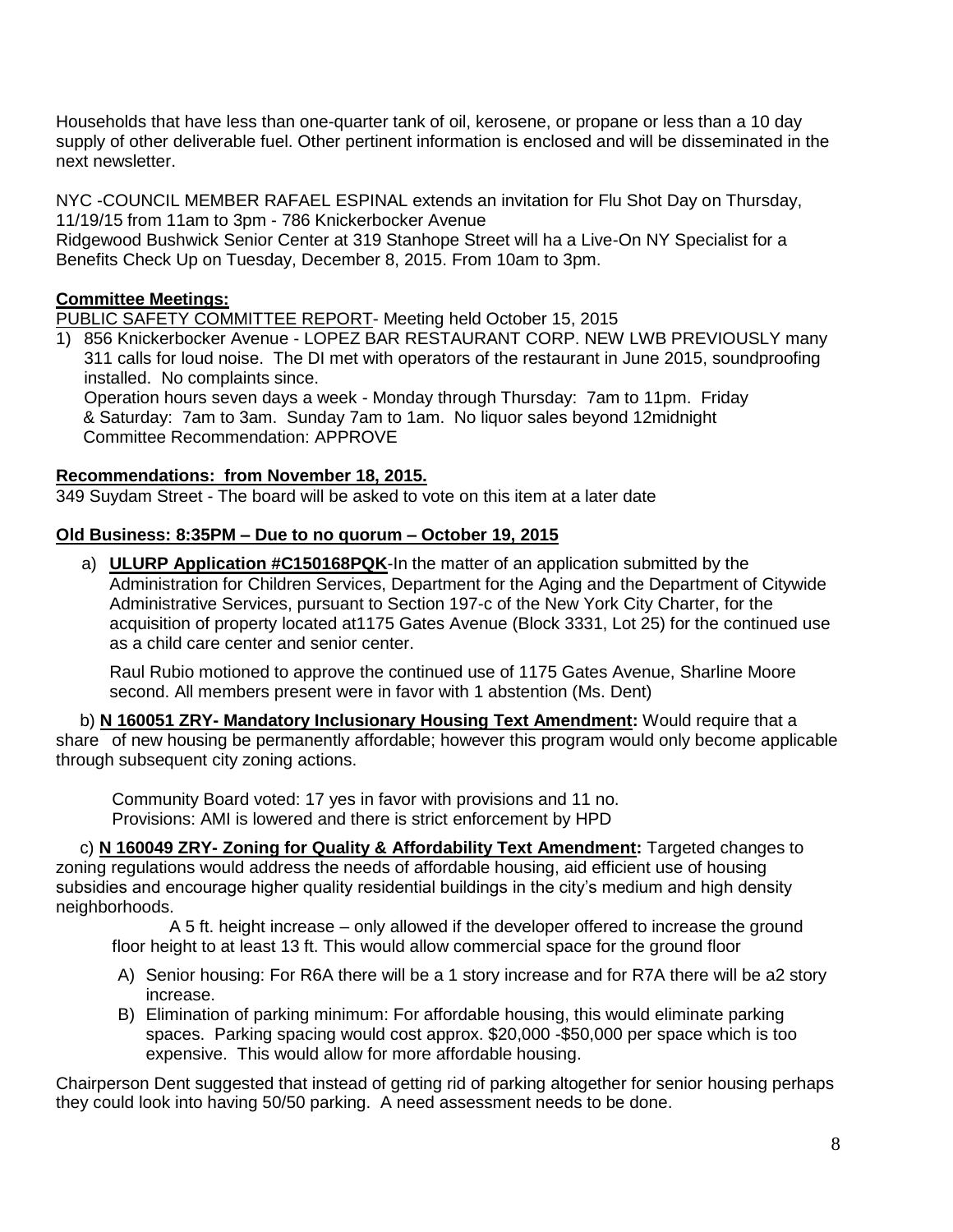The HLU committee chairperson Ms. Martha Brown made modifications to what was presented. These are the HLU modifications to the Quality and Affordable Housing:

Community Board #4 continues to seek a rezoning to better reflect existing building heights combined with height-limited designated areas for growth to provide for permanent affordable housing opportunities. Community Board #4 gives consideration to some of the benefits and precautions that would be necessary to be in place with eventual successful rezoning with the assistance of the Department of City Planning as part of the following comments.

- Affordable Independent Residence for Seniors Being Retained as a Resource
- $\div$  Height of Affordable Independent Residences for Seniors in R4 and R5 zoning districts
- Heights of Avenue Building Next to Adjacent Side Street Buildings
- Height for Quality housing Building in inclusionary housing districts where no affordable housing is being provided.
- $\div$  Height for quality housing buildings in voluntary and mandatory inclusionary housing districts where affordable housing is provided and for affordable independent Residences for Seniors
- ❖ Corner lot coverage for quality housing buildings.
- $\div$  Shallow lots and shallow through lots
- Required accessory off0street parking for existing affordable independent residences for seniors
- ZR 25-261 Waiver of requirements for small number of spaces for R7A Districts and ZR 25- 33 Waiver of requirements for spaces below minimum number for permitted non-residential uses.

Community Board voted: in favor: 27 with provisions and 1 no, not in favor

: PSC Report—10/15/15

All members present voted in favor of the PSC recommendation.

### **Announcements: 9:38PM**

FREE Community Health Fair Affordable Housing & Immigration Resources, November 22, 2015: Central Baptist Church, 260 Knickerbocker Avenue, Brooklyn, NY 11237 Health screening (blood pressure, glucose, cholesterol, and more!) Nutrition info, affordable housing, workshops, kids' arts & crafts, immigration legal services: City ID, DACA

IDNYC – Enrollment Sites in Bushwick

By appointment only: 280 Wyckoff Avenue, Brooklyn, NY 11237 To make an appointment & for more information visit website at: [www.nyc.gov/idnyc](http://www.nyc.gov/idnyc) or call 311

Community Crime Prevention Notice! There has been a burglary reported in your area!!! PLEASE keep all windows and doors secured. Pay special attention to fire escapes windows, front doors and roof hatches. Remember if you see something say something. If you see a suspicious person (s) on your neighbor's roof or fire escape, get a good description of the individual (s) and report it to 911 immediately!!!

The NYPD is offering FREE security assessments of your home. To register your items or for a security assessment contact P.O. Prezzano @ 718-574-1688 or [lisa.prezzano@nypd.org](mailto:lisa.prezzano@nypd.org) 

83<sup>rd</sup> Pct. Community Council Christmas Fundraiser, Friday, December 4, 2015 at Cricket Manor, 567 Wilson Avenue, 7PM-11PM.